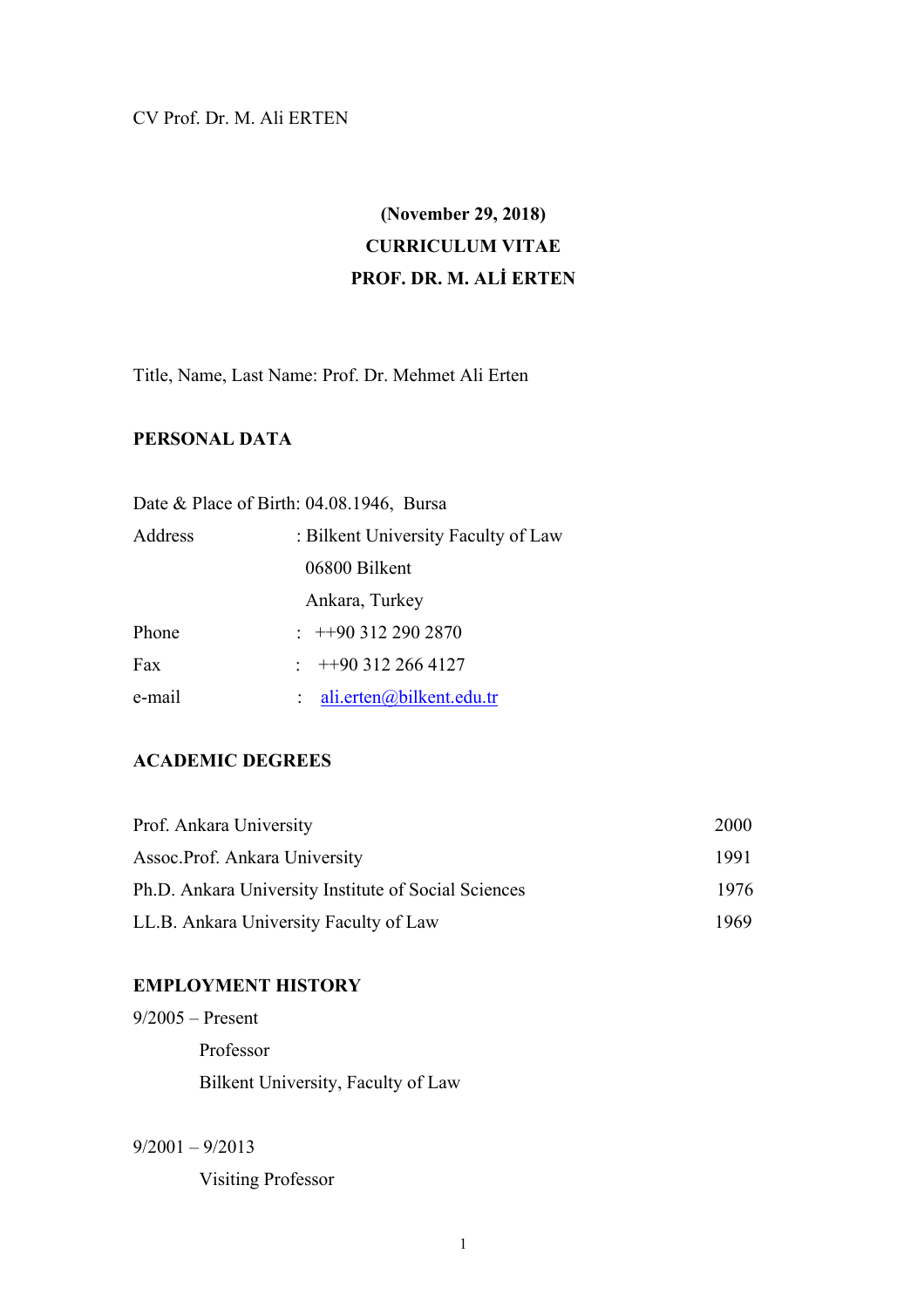Doğu Akdeniz University, Faculty of Law

#### 2000-2005

Professor Ankara University, Faculty of Law

#### 1991-2000

Associate Professor Ankara University, Faculty of Law

#### 1976-1991

Assistant Professor Ankara University, Faculty of Law

#### 1970-1976

Research Assistant Ankara University, Faculty of Law

#### 09/1989 – 09/1990

Visiting Professor University of Passau, Faculty of Law

#### 09/1981 – 09/1982

 Guest Researcher University of Vienna, Faculty of Law

#### 07/1974 – 07/1977

 Guest Researcher University of Zurich, Faculty of Law

## **PROFESSIONAL AWARDS**

Success Award by University of Diyarbakır, 1985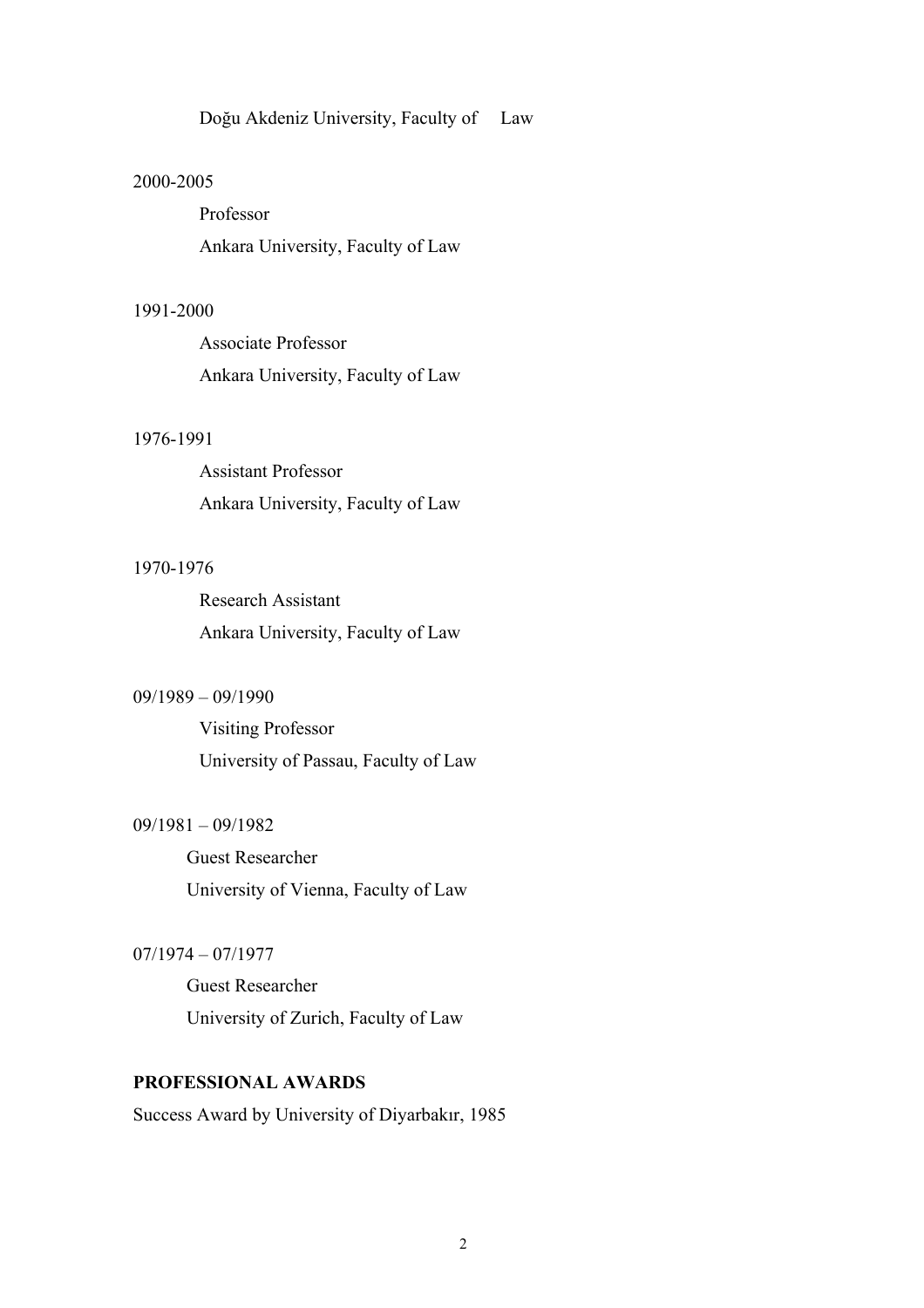## **HONORS, SCHOLARLY AND PROFESSIONAL DUTIES AND ACHIEVEMENTS**

- 1. Member of Faculty Board of Directors, Bilkent University, Dept. of Law, 2005 Present
- 2. Vice Dean, Ankara University, Dept. of Law, 1999 2001
- 3. Legal Advisor, Halk Bankası, 1996 2001
- 4. Legal Advisor, Türkiye İş Bankası, 1996 2001
- 5. Chairman, Vocational School of Justice, University of Ankara, Dept. of Law, 1996- 1999
- 6. Legal Advisor, The Banks Association of Turkey, 1992 1996
- 7. Memmber of Faculty Board of Directors, Ankara University, Dept. of Law, 1989 1996

## **MEMBERSHIP**

Member, Ankara Tennis Club

## **TEACHING**

Graduate Courses: Law of Contracts (Bilkent University, Executive MBA) Law of Banking and Finance (Bilkent University, Executive MBA) Non-Liability Clauses (Ankara University) Liability of Building and Construction Owners (Ankara University) Banking Contracts (Ankara University)

Undergraduate Courses: Introduction to Civil Law Family Law Law of Obligations-General Part Law of Obligations Special Part Law of Property